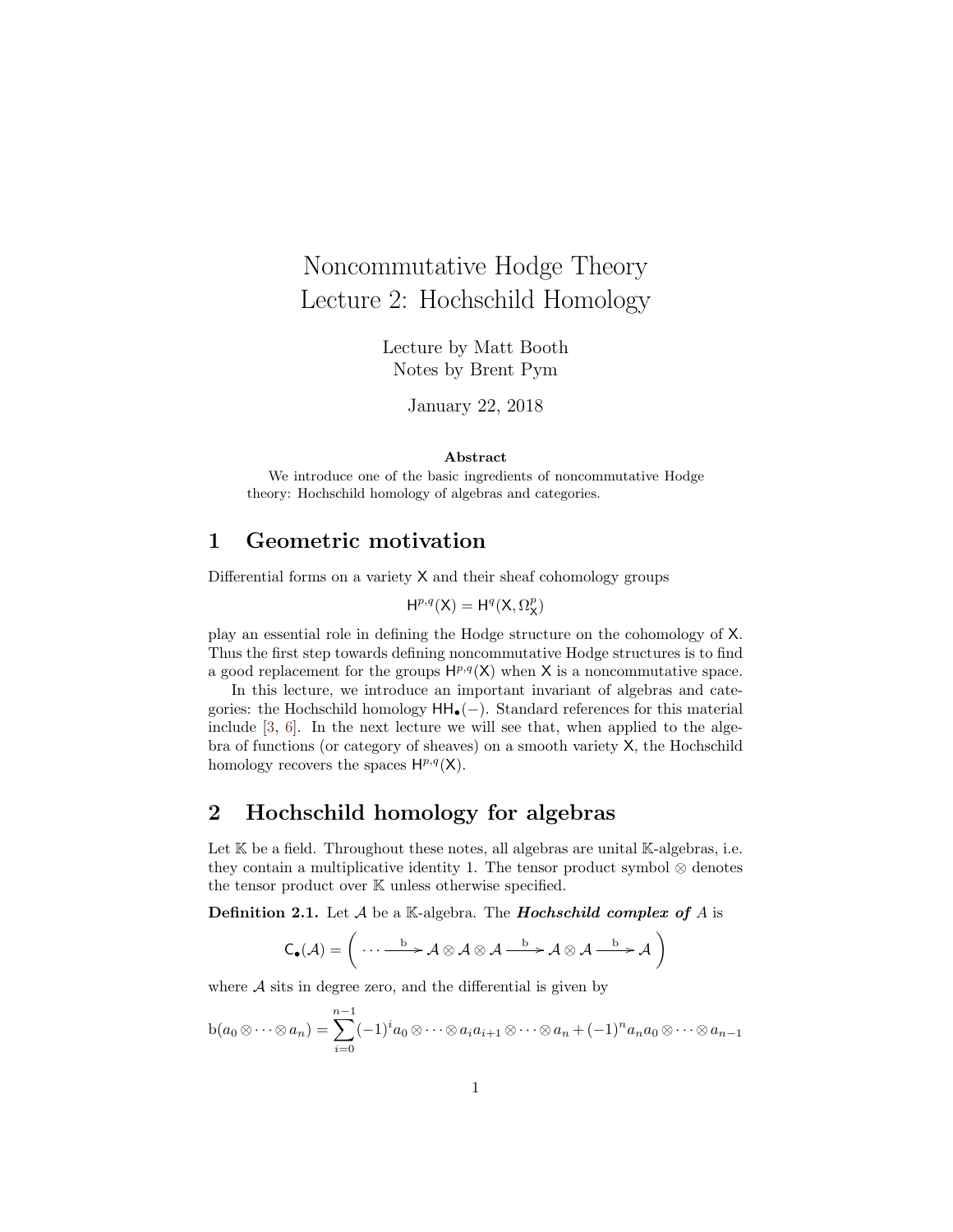for all  $a_0, \ldots, a_n \in A$ . The **Hochschild homology of** A is the homology of this complex:  $HH_{\bullet}(A) = H_{\bullet}(C_{\bullet}(A), b).$ 

Let us compute the differential b in the simplest case. Given  $a_0, a_1 \in \mathcal{A}$  we have that

$$
b(a_0 \otimes a_1) = a_0 a_1 - a_1 a_0 = [a_0, a_1],
$$

the commutator of  $a_0$  and  $a_1$ . Thus the zeroth Hochschild homology has a simple interpretation, as the *cocentre*:

$$
\mathsf{HH}_0(\mathcal{A}) = \frac{\mathsf{C}_0(\mathcal{A})}{\mathrm{d}(\mathsf{C}_1(\mathcal{A}))} = \frac{\mathcal{A}}{\mathrm{d}(\mathcal{A}\otimes\mathcal{A})} = \frac{\mathcal{A}}{[\mathcal{A},\mathcal{A}]}
$$

where  $[\mathcal{A}, \mathcal{A}] \subset \mathcal{A}$  is the subspace spanned by all commutators of  $\mathcal{A}$ .

In general, the homology of the Hochschild complex is quite difficult to compute directly. For this reason, it is helpful to give an interpretation of  $HH_{\bullet}(\mathcal{A})$  as a derived functor, which often allows us to compute it using a simpler complex.

To this end, we recall that the *enveloping algebra of*  $A$  is the algebra

$$
\mathcal{A}^e:=\mathcal{A}\otimes\mathcal{A}^{op},
$$

where  $\mathcal{A}^{\text{op}}$  denotes the opposite algebra of  $\mathcal{A}$ . By construction, a left (or right)  $A<sup>e</sup>$ -module is the same thing as an A-bimodule. In particular, A is both a left and a right  $\mathcal{A}^e$ -module, so that we may define the tensor product  $\mathcal{A} \otimes_{\mathcal{A}^e} \mathcal{A}$ , and its derived version, the Tor groups  $\operatorname{Tor}^{\mathcal{A}^e}_{\bullet}(\mathcal{A},\mathcal{A})$ .

<span id="page-1-0"></span>Proposition 2.2. We have a canonical isomorphism

$$
\mathsf{HH}_\bullet(\mathcal{A}) \cong \mathsf{Tor}_\bullet^{\mathcal{A}^e}(\mathcal{A},\mathcal{A}).
$$

Sketch of proof. (See, e.g. [\[3,](#page-7-0) Section 1.1] for more details.) To compute the Tor group, we find a resolution of  $A$  by free  $A^e$ -modules. This resolution is given by the bar complex

$$
Bar_{\bullet}(\mathcal{A}) = \left( \cdots \xrightarrow{b'} \mathcal{A} \otimes \mathcal{A} \otimes \mathcal{A} \otimes \mathcal{A} \xrightarrow{b'} \mathcal{A} \otimes \mathcal{A} \otimes \mathcal{A} \xrightarrow{b'} \mathcal{A} \otimes \mathcal{A} \right)
$$

where the differential is given by

$$
b'(a_0 \otimes \cdots \otimes a_n) = \sum_{i=0}^{n-1} (-1)^i a_0 \otimes \cdots \otimes a_i a_{i+1} \otimes \cdots \otimes a_n
$$

Note that this is similar to the Hochschild differential, but with less terms. If we view  $\mathcal{A}^{\otimes n}$  as an  $\mathcal{A}$ -bimodule by multiplication on the leftmost and rightmost tensor factors, then  $Bar_{\bullet}(\mathcal{A})$  becomes a complex of free  $\mathcal{A}^e$ -modules.

Since  $A$  is unital, multiplication gives a natural surjective  $A$ -bimodule map

$$
Bar_0(\mathcal{A}) = \mathcal{A} \otimes \mathcal{A} \longrightarrow \mathcal{A}
$$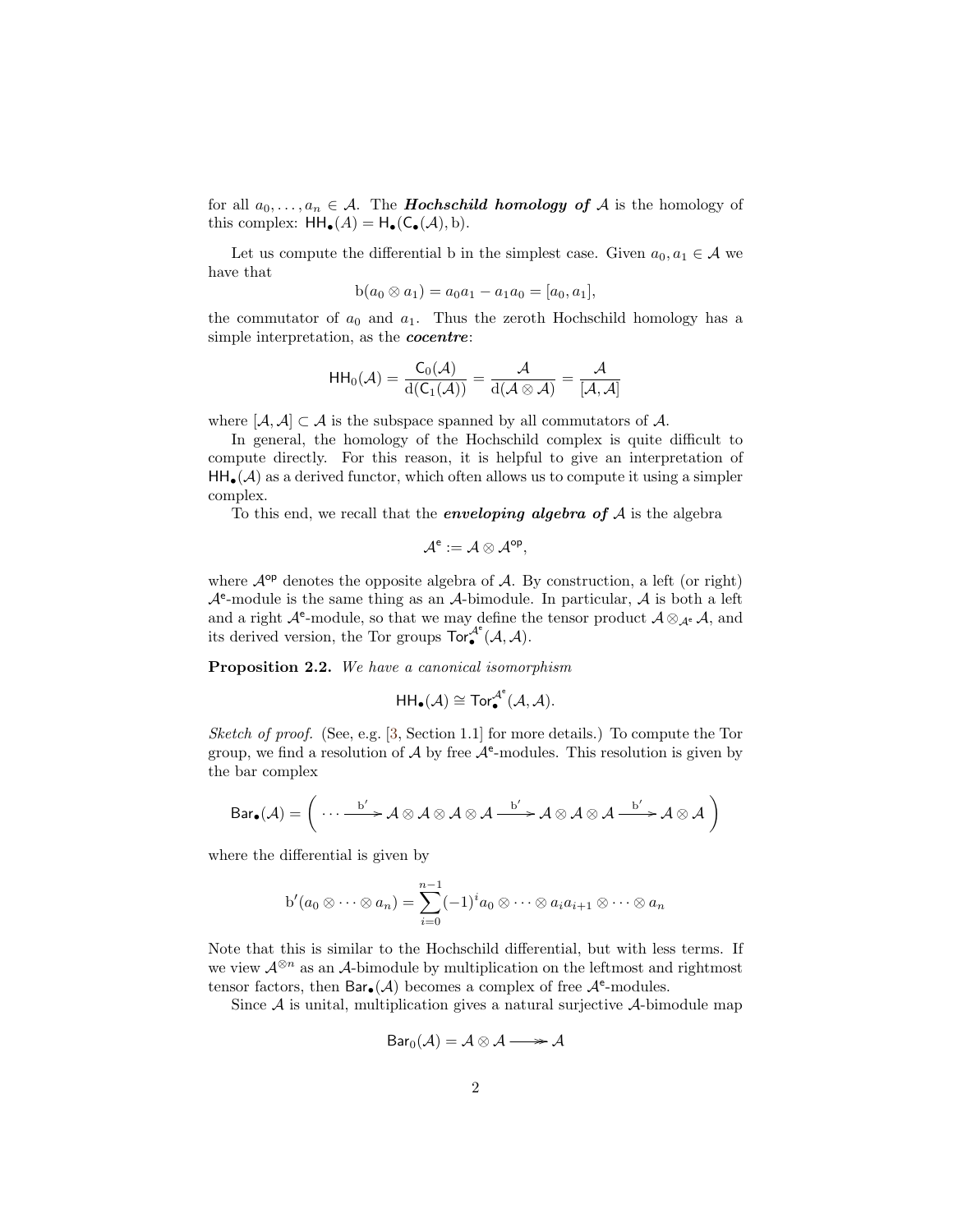and one can show that this induces a quasi-isomorphism  $Bar_{\bullet}(\mathcal{A}) \cong \mathcal{A}$  of complexes of A-bimodules. Hence we may compute  $\text{Tor}_{\bullet}^{\mathcal{A}^e}(\mathcal{A}, \mathcal{A})$  as the homology of the complex  $Bar_{\bullet}(\mathcal{A}) \otimes_{\mathcal{A}^e} \mathcal{A}$ , but this is canonically isomorphic to the Hochschild complex  $C_{\bullet}(\mathcal{A})$ , which gives the result.  $\Box$ 

Remark 2.3. When  $A$  is commutative, this proposition has a geometric interpretation in terms of the scheme  $X = \text{Spec}(\mathcal{A})$ . Indeed  $\mathcal{A}^e = \mathcal{O}(X) \otimes \mathcal{O}(X)$  can be viewed as the algebra  $\mathcal{O}(X \times X)$  of functions on the product  $X \times X$ . The multiplication map  $A \otimes A \rightarrow A$  used in the bar resolution is dual to the diagonal inclusion  $X \hookrightarrow X \times X$ . The tensor product  $\mathcal{A} \otimes_{\mathcal{A}^e} \mathcal{A} \cong \mathcal{A}$  is therefore naturally interpreted as the algebra of functions on the self-intersection  $X \cap X = X$  of the diagonal inside  $X \times X$ . This intersection is not transverse, and the failure of transversality is measured by the higher Tor groups  $Tor_{\bullet}^{\mathcal{A}^e}(\mathcal{A}, \mathcal{A}) = HH_{\bullet}(\mathcal{A}).$ Indeed, one of the key ideas of derived algebraic geometry (originating from an intersection multiplicity formula due to Serre) is that the higher Tor groups should be considered part of the *definition* of  $X \cap X$  as a "derived scheme".  $\square$ 

Using [Proposition 2.2,](#page-1-0) we can determine the Hochschild homology of some simple algebras.

<span id="page-2-0"></span>*Example 2.4.* Let  $\mathcal{A} = \mathbb{K}[x_1, \ldots, x_n]$  be a polynomial ring. Then the enveloping algebra is also a polynomial ring, whose generators we give different names.

$$
\mathcal{A}^{\mathsf{e}} = \mathcal{A} \otimes \mathcal{A}^{\mathsf{op}} \cong \mathbb{K}[y_1, \ldots, y_n, z_1, \ldots, z_n]
$$

Under this identification, the multiplication map  $\mathcal{A} \otimes \mathcal{A} \to \mathcal{A}$  is given by the ring homomorphism that sends  $y_i \mapsto x_i$  and  $z_i \mapsto x_i$ . Evidently the elements  $r_i = y_i - z_i$  are annihilated by this map, and in fact they generate the kernel, so that we have a presentation

$$
\mathcal{A} = \mathcal{A}^e/(r_1,\ldots,r_n)
$$

In other words, if  $\mathcal{M} := (\mathcal{A}^e)^{\oplus n}$ , we have a map

$$
\mathcal{M} \xrightarrow{(r_1,\ldots,r_n)} \mathcal{A}^e
$$

whose cokernel is isomorphic to  $A$ . This extends to the Koszul complex

$$
(\wedge^{\bullet} \mathcal{M}, d) = \Big( \cdots \longrightarrow \wedge^3 \mathcal{M} \longrightarrow \wedge^2 \mathcal{M} \longrightarrow \mathcal{M} \longrightarrow \mathcal{A}^e \Big)
$$

where  $\wedge^k \mathcal{M}$  denotes the k<sup>th</sup> exterior power of  $\mathcal M$  as an  $\mathcal A^e$ -module, and where the differential is given in terms of the basis elements  $e_i \in \mathcal{M}$  by the formula

$$
d(e_{i_1} \wedge \cdots \wedge e_{i_p}) = \sum_{k=1}^p (-1)^k r_{i_k} e_{i_1} \wedge \cdots \wedge \widehat{e_{i_k}} \wedge \cdots \wedge e_{i_p}.
$$

One can show that the Koszul complex gives a free resolution of  $A$  as an  $A^e$ module; this uses the fact that the elements  $r_1, \ldots, r_n$  form a regular sequence (see, e.g. [\[1,](#page-7-2) Chapter 17]).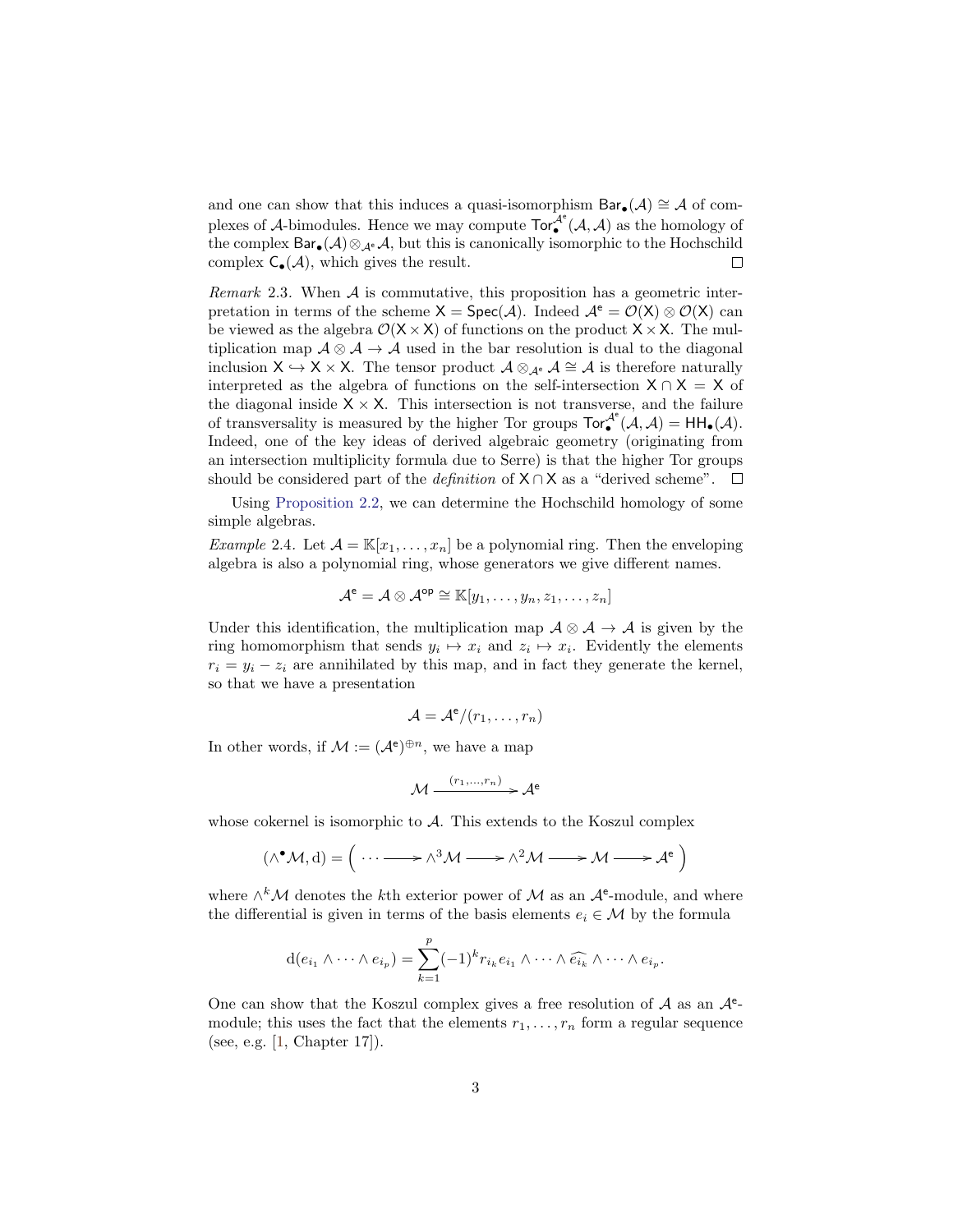If we let  $\mathcal{N} = \mathcal{M} \otimes_{\mathcal{A}^e} \mathcal{A} \cong \mathcal{A}^{\oplus n}$  then by [Proposition 2.2,](#page-1-0) the Hochschild homology of A is the homology of the complex  $(\wedge^{\bullet} \mathcal{M}, d) \otimes_{\mathcal{A}^e} \mathcal{A} \cong (\wedge^{\bullet} \mathcal{N}, d = 0)$ . Therefore

$$
\mathsf{HH}_\bullet(\mathcal{A}) \cong \wedge^\bullet \mathcal{N}
$$

where N is a free A-module of rank n. In the next lecture, we will see that N is best interpreted as the differential one-forms on the affine space  $\mathbb{A}^n = \text{Spec}(\mathcal{A}),$ and view the result above as a special case of the Hochschild–Kostant–Rosenberg theorem.  $\Box$ 

*Example* 2.5. Let  $\mathfrak g$  be a finite-dimensional Lie algebra over K, and let  $\mathcal{U}(\mathfrak g)$  be its universal enveloping algebra. Thus  $\mathcal{U}(\mathfrak{g})$  is the quotient

$$
\mathcal{U}(\mathfrak{g}) = \frac{\mathsf{T}(\mathfrak{g})}{(x \otimes y - y \otimes x - [x, y])}
$$

where  $\mathsf{T}(\mathfrak{g}) = \mathbb{K} \oplus \mathfrak{g} \oplus (\mathfrak{g} \otimes \mathfrak{g}) \oplus \cdots$  is the tensor algebra of  $\mathfrak{g}$ . By construction, a left  $\mathcal{U}(\mathfrak{g})$ -module is the same data as a representation of the Lie algebra g.

Let  $\mathfrak{g}_t$  denote the Lie algebra whose bracket is given by rescaling the bracket on g by the constant t, i.e.  $[-,-]_t = t[-,-]$  for  $t \in \mathbb{K}$ . When  $t = 0$ , the Lie algebra  $\mathfrak{g}_t$  is abelian and its universal enveloping algebra is simply the symmetric algebra  $\mathcal{U}(\mathfrak{g}_t) = \mathcal{S}ym(\mathfrak{g})$ , i.e. a polynomial ring. We can view it as the algebra of functions on the affine space  $\mathfrak{g}^{\vee}$  (the dual vector space of  $\mathfrak{g}$ ). If  $[-,-] \neq 0$ , then  $U(\mathfrak{g}_t)$  is noncommutative for  $t \neq 0$ , but the Poincaré–Birkhoff–Witt theorem states that there is a natural isomorphism of vector spaces  $Sym(\mathfrak{g}) \to \mathcal{U}(\mathfrak{g})$ , given by the symmetrization of the product on  $\mathcal{U}(\mathfrak{g})$ . Thus we can view the product on  $\mathcal{U}(\mathfrak{g})$  as a noncommutative deformation (quantization) of the product on the commutative ring  $Sym(\mathfrak{g})$ .

Correspondingly, the Hochschild complex of  $\mathcal{U}(\mathfrak{g})$  can be computed using a deformation of the Koszul complex from [Example 2.4.](#page-2-0) More precisely, we have a complex  $(U(\mathfrak{g}) \otimes \wedge^{\bullet} \mathfrak{g}, d)$ , where the differential is given by

$$
d(u \otimes x_1 \wedge \cdots \wedge x_n) = \sum_{i=1}^n (-1)^i (x_i u - u x_i) \otimes x_1 \wedge \cdots \wedge \hat{x}_i \wedge \cdots \wedge x_n
$$
  
+ 
$$
\sum_{i < j} (-1)^{i+j} u \otimes [x_i, x_j] \wedge x_1 \wedge \cdots \wedge \hat{x}_i \wedge \cdots \wedge \hat{x}_j \wedge \cdots \wedge x_n
$$

This is the complex that computes the Chevalley–Eilenberg Lie algebra homology of  $\mathcal{U}(\mathfrak{g})$  as a right g-module, where the action of  $x \in \mathfrak{g}$  on  $u \in \mathcal{U}(\mathfrak{g})$  is given by  $u \cdot x = ux - xu$  for  $x \in \mathfrak{g}$  and  $u \in \mathcal{U}(\mathfrak{g})$ ; in other words,  $\mathfrak{g}$  is acting via the adjoint representation on the bimodule  $\mathcal{U}(\mathfrak{g})$ .

One can check that the antisymmetrization map

$$
\mathcal{U}(\mathfrak{g}) \otimes \wedge^{\bullet} \mathfrak{g} \to C_{\bullet}(\mathcal{U}(\mathfrak{g}))
$$

$$
u \otimes g_1 \wedge \cdots \wedge g_p \mapsto \sum_{\sigma \in S_p} \text{sign}(\sigma) u \otimes g_{\sigma_1} \otimes \cdots \otimes g_{\sigma_p}
$$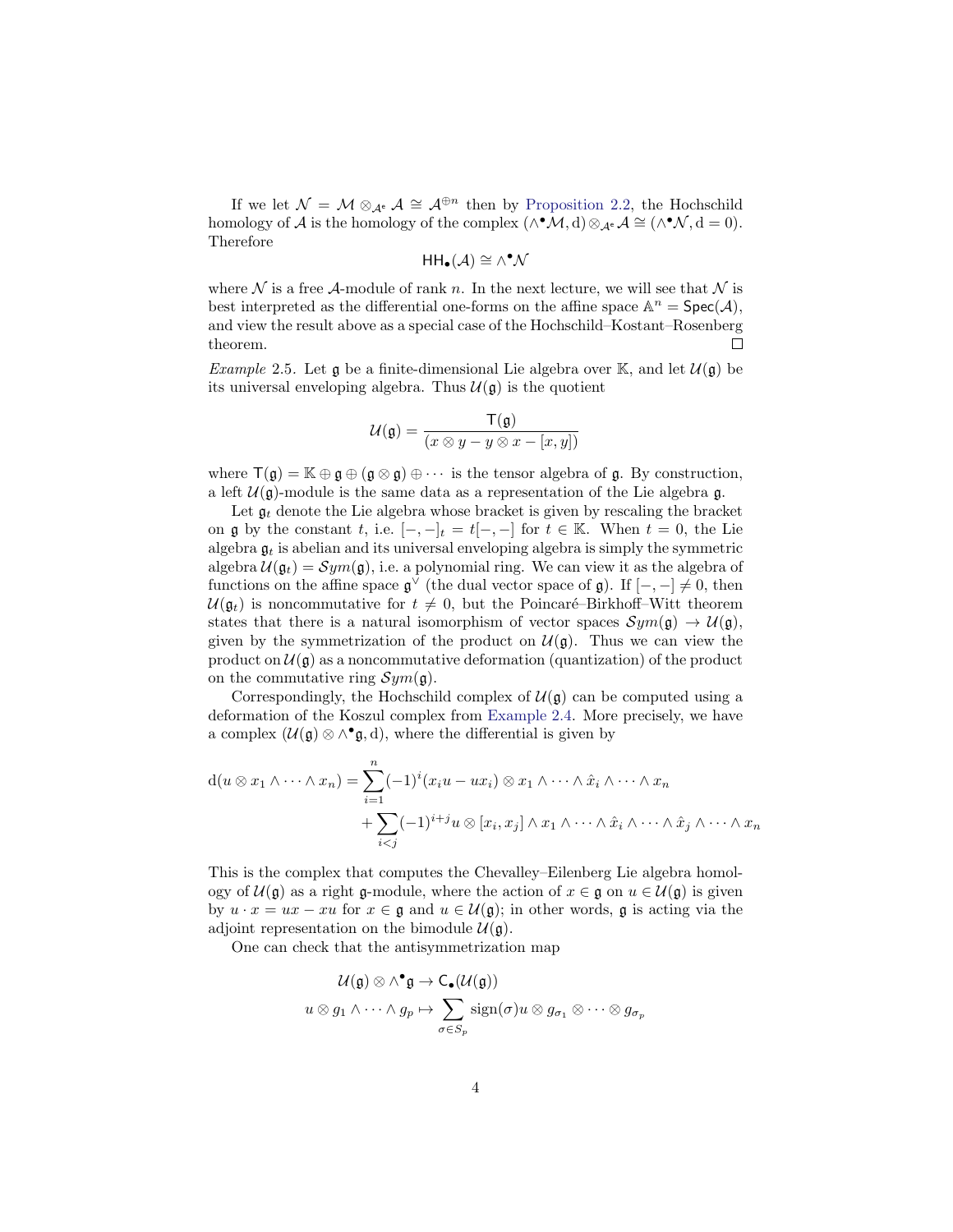is a quasi-isomorphism (see [\[3,](#page-7-0) Section 3.3.1] for details), so that we have an isomorphism

$$
\mathsf{HH}_\bullet(\mathcal{U}(\mathfrak{g}))\cong \mathsf{H}_\bullet(\mathfrak{g},\mathcal{U}(\mathfrak{g}))
$$

between the Hochschild homology and the Lie algebra homology.

 $\Box$ 

## 3 Hochschild homology of dg algebras

We now briefly explain how to extend the definition of Hochschild homology to the more general setting of differential graded algebras.

Definition 3.1. A (unital) differential graded  $(dg)$  algebra is a cochain complex  $(\mathcal{A}, \delta)$  with a maps of complexes

$$
\mu: \mathcal{A} \otimes \mathcal{A} \to \mathcal{A}
$$

that gives an associative product on A, and a cocycle  $1 \in \mathcal{A}$  that is the multiplicative unit.

A dg algebra is, in particular, an algebra, so we can form the usual Hochschild differential

$$
\cdots \xrightarrow{b} \mathcal{A} \otimes \mathcal{A} \otimes \mathcal{A} \xrightarrow{b} \mathcal{A} \otimes \mathcal{A} \xrightarrow{b} \mathcal{A}
$$

but now since  $A$  is itself a complex, this is really a double complex, where the vertical arrows are the usual differentials on the tensor product of complexes:

$$
\begin{array}{c}\n\vdots \\
\downarrow \\
\downarrow \\
\hline\n\end{array}\n\rightarrow (\mathcal{A} \otimes \mathcal{A} \otimes \mathcal{A})^{1} \xrightarrow{b} (\mathcal{A} \otimes \mathcal{A})^{1} \xrightarrow{b} \mathcal{A}^{1}
$$
\n
$$
\cdots \xrightarrow{b} (\mathcal{A} \otimes \mathcal{A} \otimes \mathcal{A})^{0} \xrightarrow{b} (\mathcal{A} \otimes \mathcal{A})^{0} \xrightarrow{b} \mathcal{A}^{0}
$$
\n
$$
\cdots \xrightarrow{b} (\mathcal{A} \otimes \mathcal{A} \otimes \mathcal{A})^{0} \xrightarrow{b} (\mathcal{A} \otimes \mathcal{A})^{0} \xrightarrow{b} \mathcal{A}^{0}
$$
\n
$$
\cdots \xrightarrow{b} (\mathcal{A} \otimes \mathcal{A} \otimes \mathcal{A})^{-1} \xrightarrow{b} (\mathcal{A} \otimes \mathcal{A})^{-1} \xrightarrow{b} \mathcal{A}^{-1}
$$
\n
$$
\uparrow
$$
\n
$$
\vdots \qquad \vdots \qquad \vdots
$$

The **Hochschild complex of**  $A$  is then the direct sum total complex of this double complex:

$$
C_\bullet({\mathcal A})=\mathsf {Tot}^{\oplus}\left(\ \cdots \ \stackrel{b}{\longrightarrow} {\mathcal A} \otimes {\mathcal A} \otimes {\mathcal A} \stackrel{b}{\longrightarrow} {\mathcal A} \otimes {\mathcal A} \stackrel{b}{\longrightarrow} {\mathcal A}\ \right)
$$

If A is an ordinary algebra, viewed as a dg algebra concentrated in degree zero, this clearly recovers the previous definition.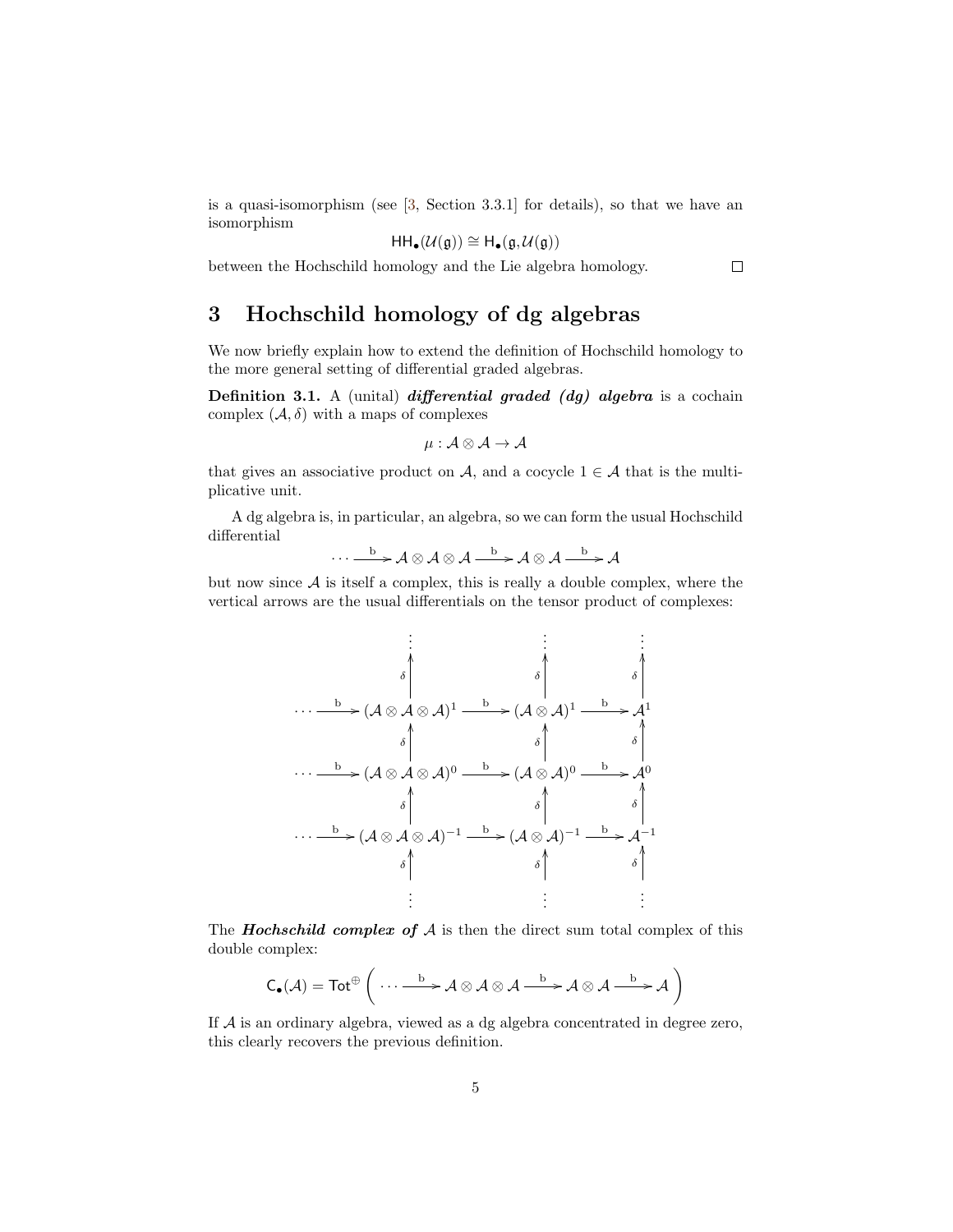#### 4 Differential graded categories

Finally, we extend to the setting of differential graded categories, which is where many of the most interesting examples are situated. Standard references include [\[2,](#page-7-3) [5\]](#page-7-4).

Definition 4.1. A K-linear differential graded category (dg category for short) is a category  $C$  enriched in complexes of  $K$ -vector spaces. More concretely, it consists of

- a collection of objects  $M, N, \ldots \in \mathcal{C}$ .
- a complex  $\mathcal{C}(\mathcal{M},N) = \text{Hom}_{\mathcal{C}}^{\bullet}(\mathcal{M},\mathcal{N})$  of morphisms for every pair of objects  $x, y$
- composition maps

$$
\mathcal{C}(\mathcal{M},\mathcal{N})\otimes\mathcal{C}(\mathcal{L},\mathcal{M})\rightarrow\mathcal{C}(\mathcal{L},\mathcal{N})
$$

that are morphisms of complexes, and satisfy the usual associative law from compositions:  $(f \circ q) \circ h = f \circ (q \circ h)$ .

• a cocycle  $1 \in \mathcal{C}(\mathcal{M}, \mathcal{M})$  for every object  $\mathcal{M}$ , that acts as the identity for the composition law

If C is a dg category, then we obtain a K-linear category  $H^0(\mathcal{C})$  by taking zeroth cohomology of all the morphism complexes. This is called the **homotopy** category of C.

Example 4.2. Any K-linear category is a dg category  $\mathcal C$  where the morphism complex is concentrated in degree zero. In this case  $H^0(\mathcal{C}) = \mathcal{C}$ .  $\Box$ 

Example 4.3. A dg algebra  $A$  can be viewed as a dg category with a single object  $*\in \mathcal{C}$  whose endomorphisms are given by  $\mathcal{C}(*,*) = \mathcal{A}$ . In this case  $H^0(\mathcal{C})$ is the category with one object  $*$  and endomorphism algebra  $H^0(\mathcal{A})$ .  $\Box$ 

*Example 4.4.* If  $A$  is an algebra (or more generally, a dg algebra), then there is a dg category  $Cplx(\mathcal{A})$  whose objects are complexes of  $\mathcal{A}$ -modules (resp. dg modules over A). Give a pair of complexes  $(M, d<sub>M</sub>)$  and  $(N, d<sub>N</sub>)$ , the complex of morphisms  $\mathsf{Hom}^{\bullet}_{\mathsf{Cplx}(\mathcal{A})}(\mathcal{M}, N)$  has degree-n piece given by

$$
\operatorname{Hom}^n_{\operatorname{Cplx}(\mathcal{A})}(\mathcal{M},\mathcal{N})=\prod_{i=-\infty}^\infty \operatorname{Hom}_{\mathcal{A}}(\mathcal{M}^i,\mathcal{N}^{i+n})
$$

the space of degree-n maps of graded  $A$ -modules. The differential is given by  $df = d_{\mathcal{N}}f - (-1)^n f d_{\mathcal{M}}$  where  $f \in \text{Hom}_{\text{Cplx}(\mathcal{A})}^n(\mathcal{M}, \mathcal{N})$ . Note that the degree zero cocycles are precisely the cochain maps, and the degree-zero coboundaries are the null-homotopic cochain maps. Hence  $H^0(\mathsf{Cplx}(\mathcal{A}))$  is the homotopy category of complexes of A-modules.  $\Box$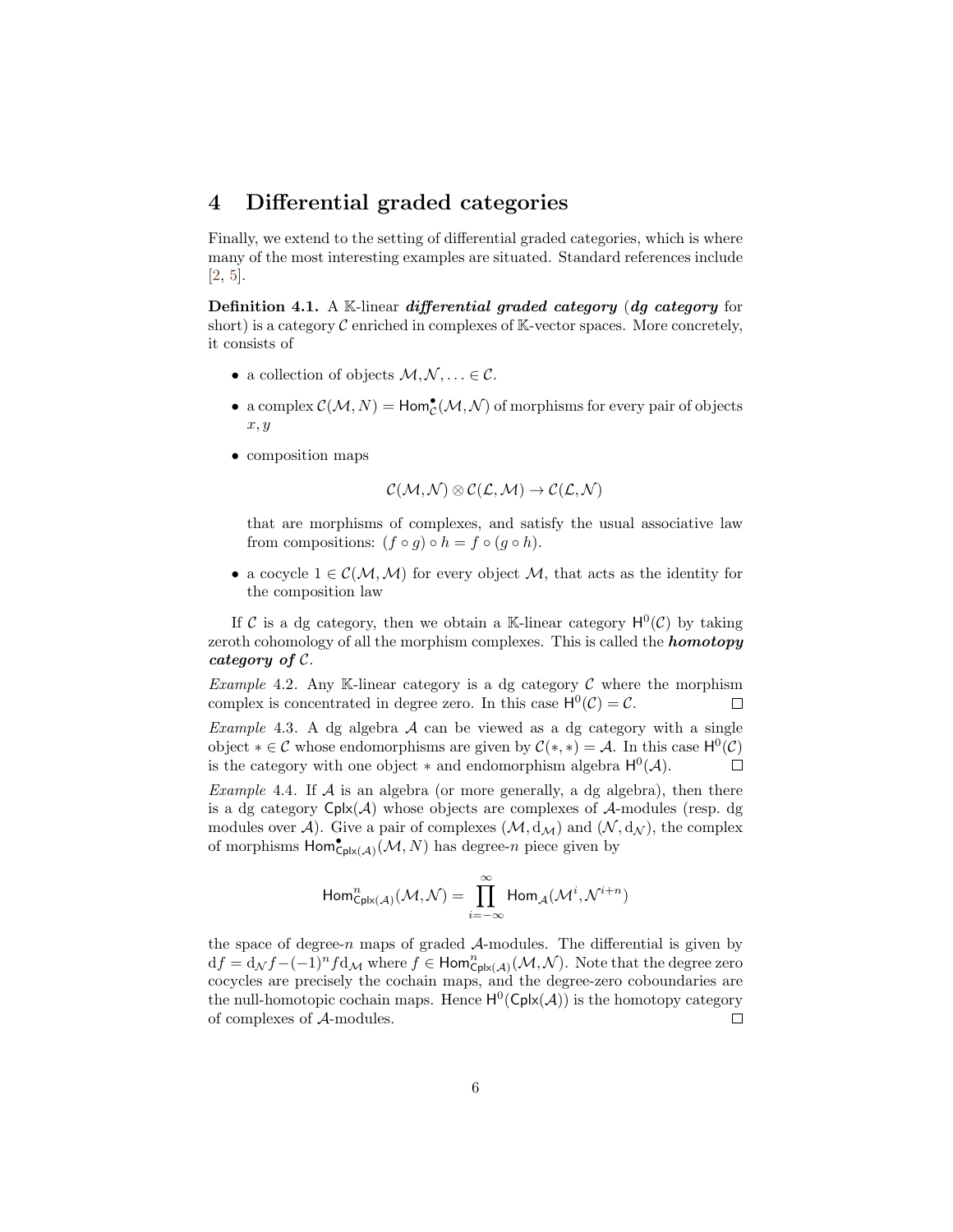Example 4.5. The category of **perfect complexes of A-modules** is the full subcategory

$$
Perf(\mathcal{A}) \subset \mathsf{Cplx}(\mathcal{A})
$$

consisting of complexes that are quasi-isomorphic to a bounded complex of projective A-modules of finite rank.  $\Box$ 

*Example 4.6.* Let  $X$  be a quasi-compact quasi-separated scheme (we need this technical condition to ensure that QCoh(X) is Grothendieck abelian, i.e. a category we can do homological algebra with). Then there are dg categories

$$
\mathsf{Perf}(X) \subset \mathsf{Coh}_{dg}(X) \subset \mathsf{QCoh}_{dg}(X)
$$

whose homotopy categories are the bounded derived categories

$$
D^bPerf(X)\subset D^bCoh(X)\subset D^bQCoh(X)
$$

of perfect/coherent/quasicoherent sheaves on X. The construction of these dg categories is slightly subtle because QCoh(X) does not have enough projectives. One approach is to use take the subcategory of the dg category of chain complexes in  $QCoh(X)$ , consisting of complexes that are injective as  $\mathcal{O}_X$ -modules and locally quasi-isomorphic to perfect/coherent/quasi-coherent complexes.  $\Box$ 

It is straightforward to extend the definition of Hochschild homology to arbitrary (small) dg categories (c.f. [\[2\]](#page-7-3), Section 5.3). Indeed, suppose that  $\mathcal C$  is a dg category. Then we may define a double complex

$$
\cdots \xrightarrow{b} \bigoplus_{\mathcal{M}_0, \mathcal{M}_1 \in \mathcal{C}} \mathcal{C}(\mathcal{M}_0, \mathcal{M}_1) \otimes \mathcal{C}(\mathcal{M}_1, \mathcal{M}_0) \xrightarrow{b} \bigoplus_{\mathcal{M}_0 \in \mathcal{C}} \mathcal{C}(\mathcal{M}_0, \mathcal{M}_0)
$$

where the *n*<sup>th</sup> column is given by the space

$$
\bigoplus_{{\cal M}_0,{\cal M}_1,...,{\cal M}_n\in{\cal C}}{\cal C}({\cal M}_0,{\cal M}_1)\otimes{\cal C}({\cal M}_1,{\cal M}_2)\otimes\cdots\otimes{\cal C}({\cal M}_n,{\cal M}_0)
$$

formed from morphisms in  $\mathcal C$  that compose in a cycle:



The horizontal differential is given by

$$
b(f_0\otimes\cdots\otimes f_n)=\sum_{i=0}^{n-1}\pm f_0\otimes\cdots\otimes (f_{i+1}\circ f_i)\otimes\cdots\otimes f_n\pm f_0\circ f_n\otimes\cdots\otimes f_{n-1}.
$$